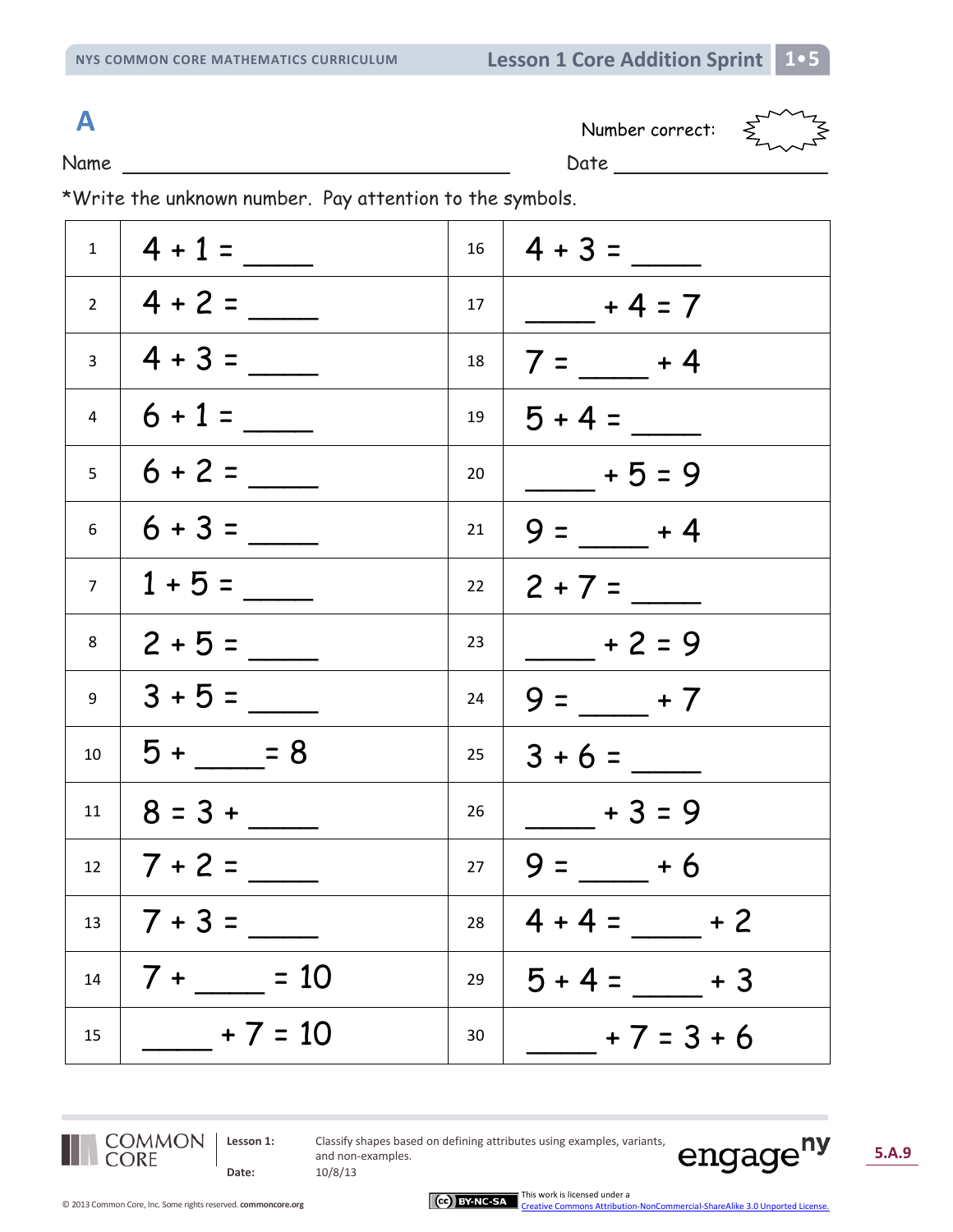

Name Date

\*Write the unknown number. Pay attention to the symbols.

|             | $1 \mid 5 + 1 =$  | 16              | $2 + 4 =$         |
|-------------|-------------------|-----------------|-------------------|
|             | $2   5 + 2 =$     | 17 <sup>7</sup> | $+4=6$            |
|             | $3   5 + 3 =$     | 18              | $6 =$ $-$ + 4     |
|             | $4 \mid 4 + 1 =$  | 19              | $3 + 4 =$         |
| 5           | $ 4+2=$           | 20              | $-$ + 3 = 7       |
| 6           | $ 4 + 3 =$        | 21              | $7 = \_ + 4$      |
| $7^{\circ}$ | $1 + 3 =$         |                 | $22 \mid 4 + 5 =$ |
|             | $8 \mid 2 + 3 =$  | 23              | $+4=9$            |
|             | $9 \mid 3 + 3 =$  | 24              | $9 = +5$          |
| 10          | $3 + 56$          | $25 \quad  $    | $2 + 6 =$         |
| 11          | $+3=6$            | 26              | $+6=9$            |
|             | $12 \mid 5 + 2 =$ | 27              | $9 = +2$          |
| 13          | $ 5 + 3 =$        | 28              | $ 3+3=$ $+4$      |
| 14          | $5 + 5 = 8$       | 29              | $3 + 4 = 5$       |
| 15          | $+3=8$            | 30              | $+6=2+7$          |



**Date:** 10/8/13

**Lesson 1:** Classify shapes based on defining attributes using examples, variants, and non-examples.

engage<sup>ny</sup> **5.A.10**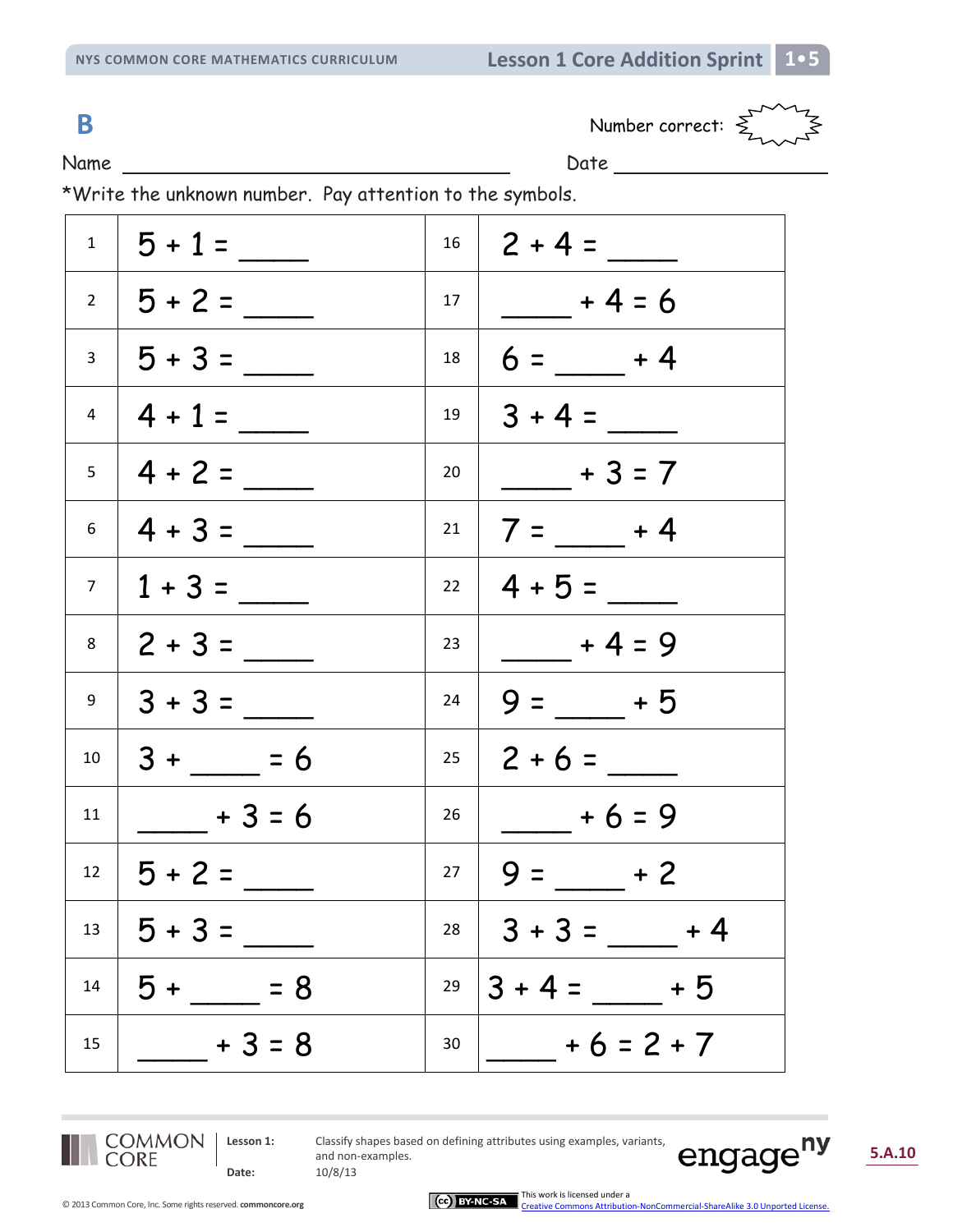**A** Number correct:  $\leq$ 



Name Date

\*Write the unknown number. Pay attention to the equal sign.

|                | $1 \mid 5 + 2 =$ | 16 | $= 5 + 4$        |
|----------------|------------------|----|------------------|
|                | $2 \mid 6 + 2 =$ | 17 | $= 4 + 5$        |
| $\overline{3}$ | $ 7+2=$          | 18 | $6 + 3 =$        |
| $\overline{4}$ | $ 4 + 3 =$       | 19 | $3 + 6 =$        |
|                | $5 \mid 5 + 3 =$ | 20 | $= 2 + 6$        |
| 6              | $6 + 3 =$        | 21 | $2 + 7 =$        |
| $\overline{7}$ | $= 6 + 2$        | 22 | $= 3 + 4$        |
| 8              | $= 2 + 6$        | 23 | $3 + 6 =$        |
| 9              | $= 7 + 2$        | 24 | $= 4 + 5$        |
| 10             | $= 2 + 7$        | 25 | $3 + 4 =$        |
| 11             | $= 4 + 3$        | 26 | $13 + 4 =$       |
| 12             | $= 3 + 4$        | 27 | $3 + 14 =$       |
| 13             | $= 5 + 3$        | 28 | $3 + 6 =$        |
| 14             | $= 3 + 5$        | 29 | $13 +$<br>$= 19$ |
| 15             | $= 3 + 4$        | 30 | $19 =$<br>$+16$  |



**Date:** 10/8/13

**Lesson 1:** Classify shapes based on defining attributes using examples, variants, and non-examples.

**5.A.11**

engage<sup>ny</sup>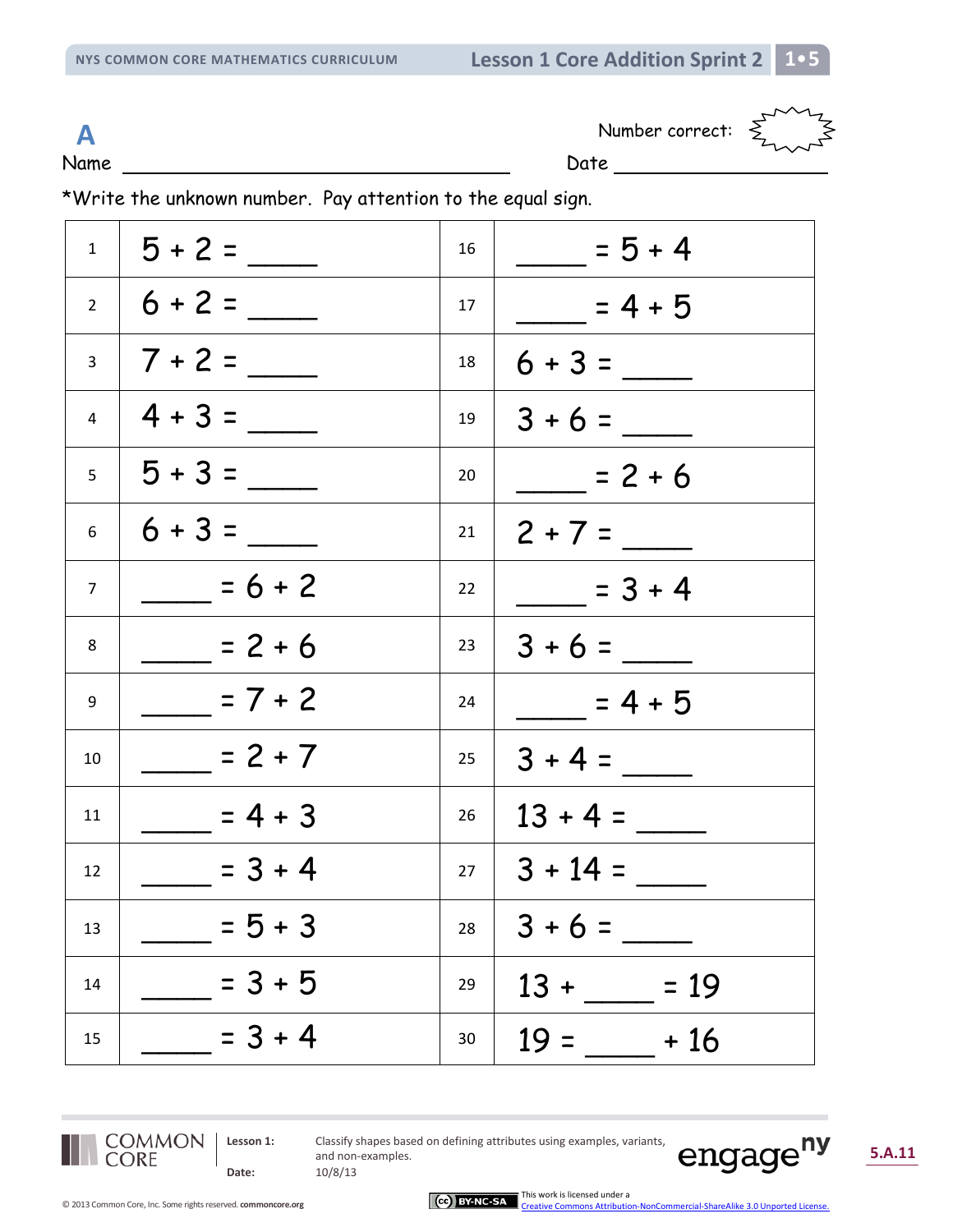**B** Number correct:  $\sum_{k=1}^{n}$ 



Name Date

\*Write the unknown number. Pay attention to the equal sign.

|             | $1 \mid 4 + 3 =$ | 16 | $= 6 + 3$        |
|-------------|------------------|----|------------------|
|             | $2   5 + 3 =$    | 17 | $= 3 + 6$        |
|             | $3 \mid 6 + 3 =$ | 18 | $5 + 4 =$        |
|             | $4   6 + 2 =$    | 19 | $4 + 5 =$        |
|             | $5 \mid 7 + 2 =$ | 20 | $= 2 + 7$        |
|             | $6 \mid 5 + 4 =$ | 21 | $2 + 6 =$        |
| $7^{\circ}$ | $= 4 + 3$        | 22 | $=3+4$           |
| 8           | $= 3 + 4$        | 23 | $4 + 5 =$        |
| 9           | $= 5 + 3$        | 24 | $= 3 + 6$        |
| 10          | $= 3 + 5$        | 25 | $2 + 7 =$        |
| 11          | $= 6 + 2$        | 26 | $12 + 7 =$       |
| 12          | $= 2 + 6$        | 27 | $2 + 17 =$       |
| 13          | $= 7 + 2$        | 28 | $4 + 5 =$        |
| 14          | $= 2 + 7$        | 29 | $14 +$<br>$= 19$ |
| 15          | $= 7 + 2$        | 30 | $19 =$<br>$+15$  |



**Date:** 10/8/13

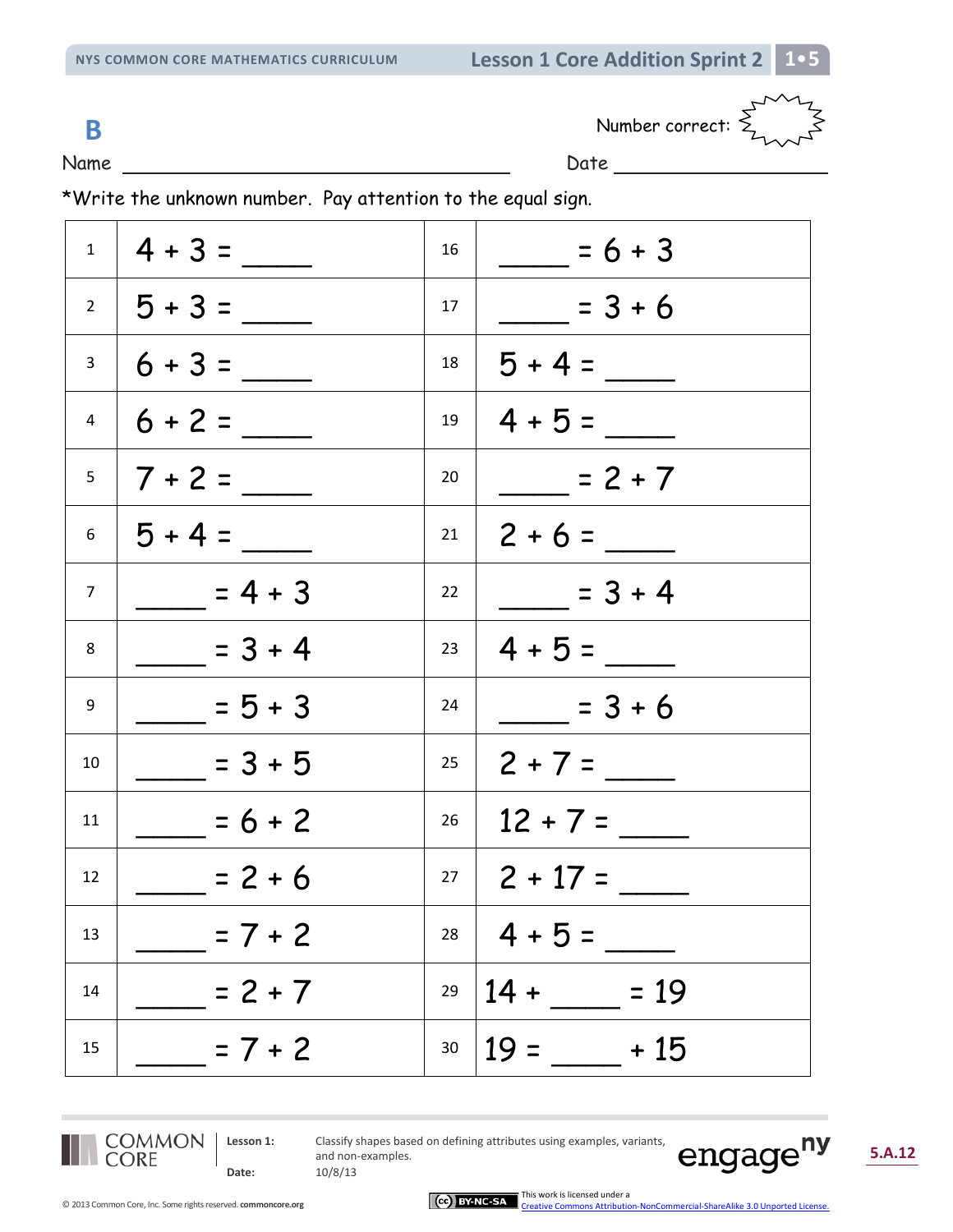Number correct:  $\sum_{L}$ 



**A**

Name Date

\*Write the unknown number. Pay attention to the symbols.

|          | $1 \mid 6 - 1 =$   |      | $16 \mid 8 - 2 =$ |
|----------|--------------------|------|-------------------|
|          | $2   6 - 2 =$      |      | $17   8 - 6 =$    |
|          | $3 \mid 6 - 3 =$   |      | $18 \mid 7 - 3 =$ |
| $4 \mid$ | $10 - 1 =$         |      | $19   7 - 4 =$    |
|          | $5 \mid 10 - 2 =$  | $20$ | $8 - 4 =$         |
|          | $6 \mid 10 - 3 =$  |      | $21 \mid 9 - 4 =$ |
|          | $7 \mid 7 - 2 =$   | 22   | $9 - 5 =$         |
| 8        | $8 - 2 =$          | 23   | $9 - 6 =$         |
| 9        | $ 9 - 2 =$         | 24   | $9 - 5 = 6$       |
| 10       |                    | 25   | $9 - 2$           |
| 11       | $8 - 3 =$          | 26   | $2 = 8 -$         |
| 12       |                    |      | $27 \mid 2 = 9 -$ |
|          | $13 \mid 10 - 4 =$ | 28   | $10 - 7 = 9 -$    |
| 14       | $9 - 4 =$          | 29   | $9 - 5 =$ $-3$    |
| 15       | $8 - 4 =$          | 30   | $-6 = 9 - 7$      |



**Date:** 10/8/13

**Lesson 1:** Classify shapes based on defining attributes using examples, variants, and non-examples.

engage<sup>ny</sup> **5.A.13**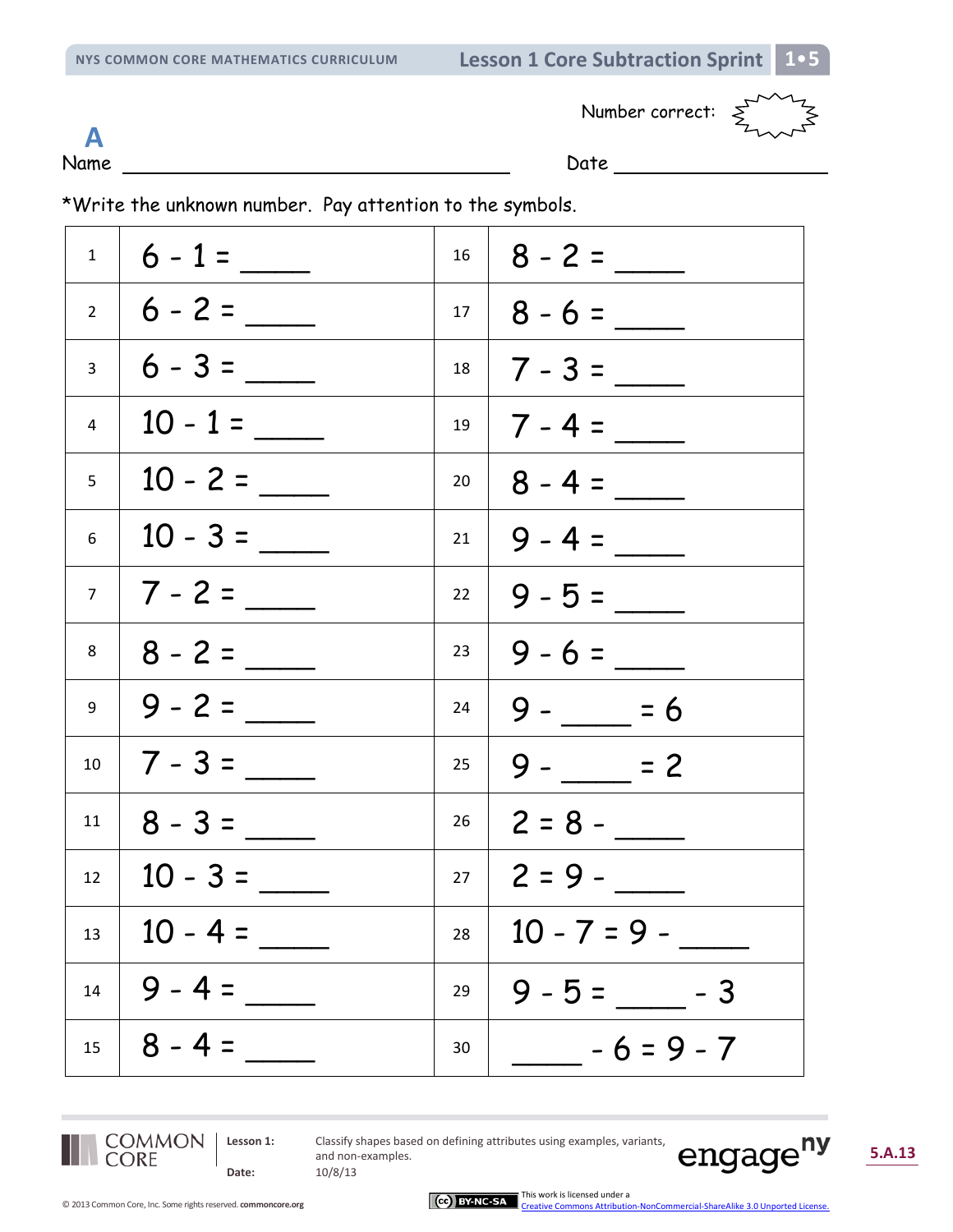**B**

Name Date Date

Number correct:  $\sum_{n=1}^{\infty}$ 

\*Write the unknown number. Pay attention to the symbols.

|                | $1 \mid 5 - 1 =$  | 16   |                     |
|----------------|-------------------|------|---------------------|
|                | $2   5 - 2 =$     |      | $17   6 - 4 =$      |
|                | $3 \mid 5 - 3 =$  | 18   | $8 - 3 =$           |
| $\overline{4}$ | $10 - 1 =$        | 19   |                     |
| 5 <sub>1</sub> | $10 - 2 =$        | $20$ |                     |
| 6              | $10 - 3 =$        |      | $21   9 - 3 =$      |
| 7 <sup>7</sup> |                   |      | $22   9 - 6 =$      |
| 8              |                   |      | $23   9 - 7 =$      |
| 9              |                   | 24   | $9 - \_ = 5$        |
| 10             |                   |      | $25   9 - 12   = 4$ |
|                | $11 \mid 7 - 3 =$ |      | $26 \mid 4 = 8 -$   |
| 12             |                   |      | $27 \mid 4 = 9 -$   |
| 13             | $5 - 4 =$         | 28   | $10 - 8 = 9 -$      |
| 14             | $6 - 4 =$         | 29   | $8 - 6 =$ - $- 7$   |
| 15             | $ 7 - 4 =$        | 30   | $-4=9-6$            |



**Date:** 10/8/13

**Lesson 1:** Classify shapes based on defining attributes using examples, variants, and non-examples.

engage<sup>ny</sup>

**5.A.14**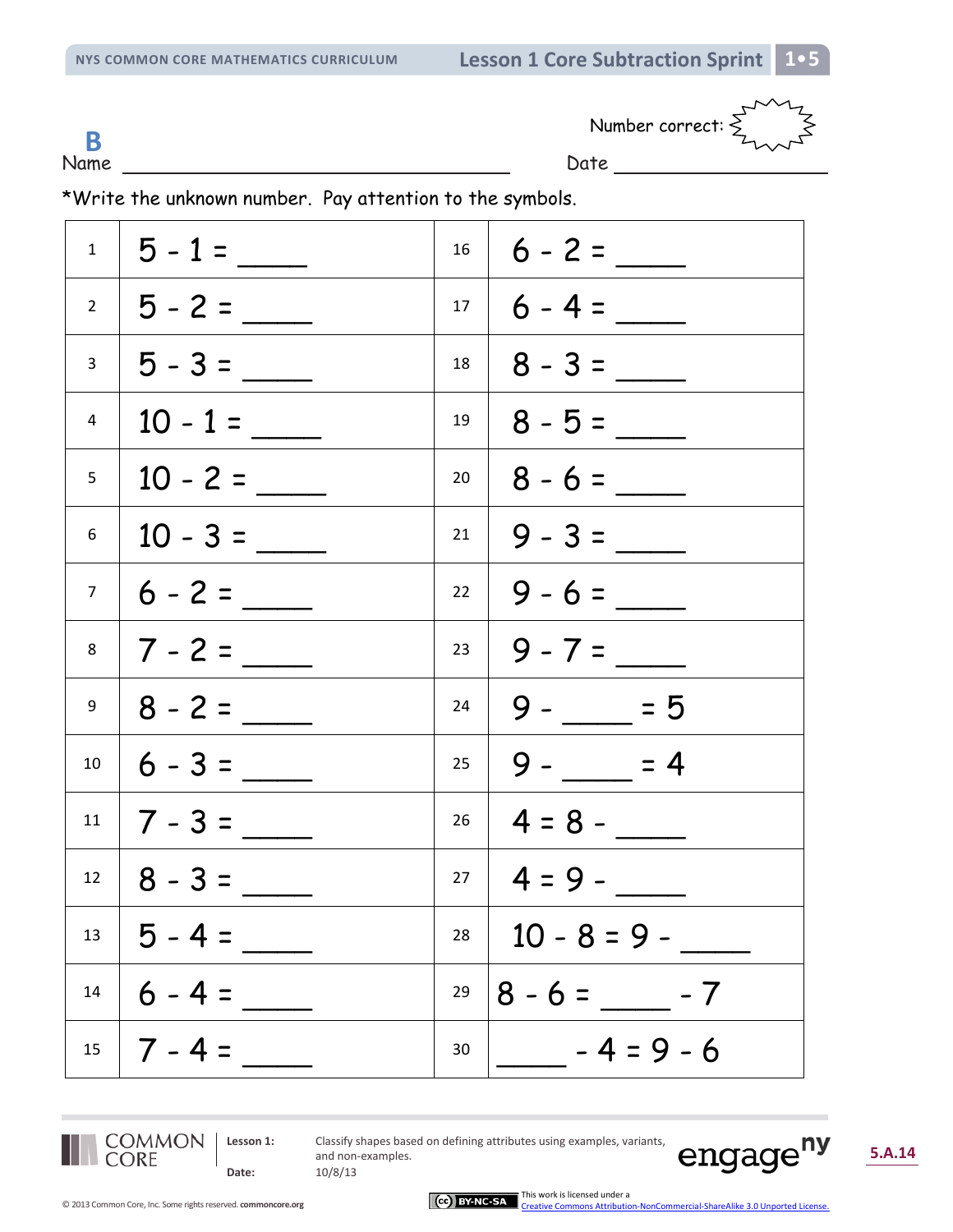**NYS COMMON CORE MATHEMATICS CURRICULUM Core Fluency Sprint: Totals of 5, 6, & 7 1**•**5**

**A** Number correct:  $\leq$ 



Name D

| I<br>w<br>×<br>. .<br>۰. |  |
|--------------------------|--|
|                          |  |

\*Write the unknown number. Pay attention to the symbols.

|    | $1 \mid 2 + 3 =$                    |    | $16 \mid 3 + 3 =$                    |
|----|-------------------------------------|----|--------------------------------------|
|    | $2 \mid 3 + \underline{\qquad} = 5$ |    | $17   6 - 3 =$                       |
|    | $3   5 - 3 =$                       | 18 | $6 = \underline{\hspace{1cm}} + 3$   |
|    | $4 \mid 5 - 2 =$                    |    | $19 \mid 2 + 5 =$                    |
| 5  | $\frac{1}{2}$ + 2 = 5               |    | $20 \mid 5 + \underline{\qquad} = 7$ |
|    | $6$   1 + 5 = ____                  |    | $21 \mid 7 - 2 =$                    |
|    | $7 \mid 1 + \_ = 6$                 |    |                                      |
|    | $8 \mid 6 - 1 =$                    |    | $23   7 =$ $- 15$                    |
|    | $9 \mid 6 - 5 =$                    |    | $24 \mid 3 + 4 =$                    |
| 10 | $+5=6$                              |    | $25 \mid 4 + \_\_\_\_\_\$ = 7        |
|    | $11 \mid 4 + 2 =$                   |    | $26 \mid 7 - 4 =$                    |
|    | $12 \mid 2 + \_\_\ = 6$             |    | $27   7 = +3$                        |
| 13 |                                     | 28 | $ 3=7-$                              |
| 14 | $6 - 4 =$                           | 29 | $7 - 5 =$ $- 4$                      |
| 15 | $- + 4 = 6$                         | 30 | $-3 = 7 - 4$                         |



**Date:** 10/8/13

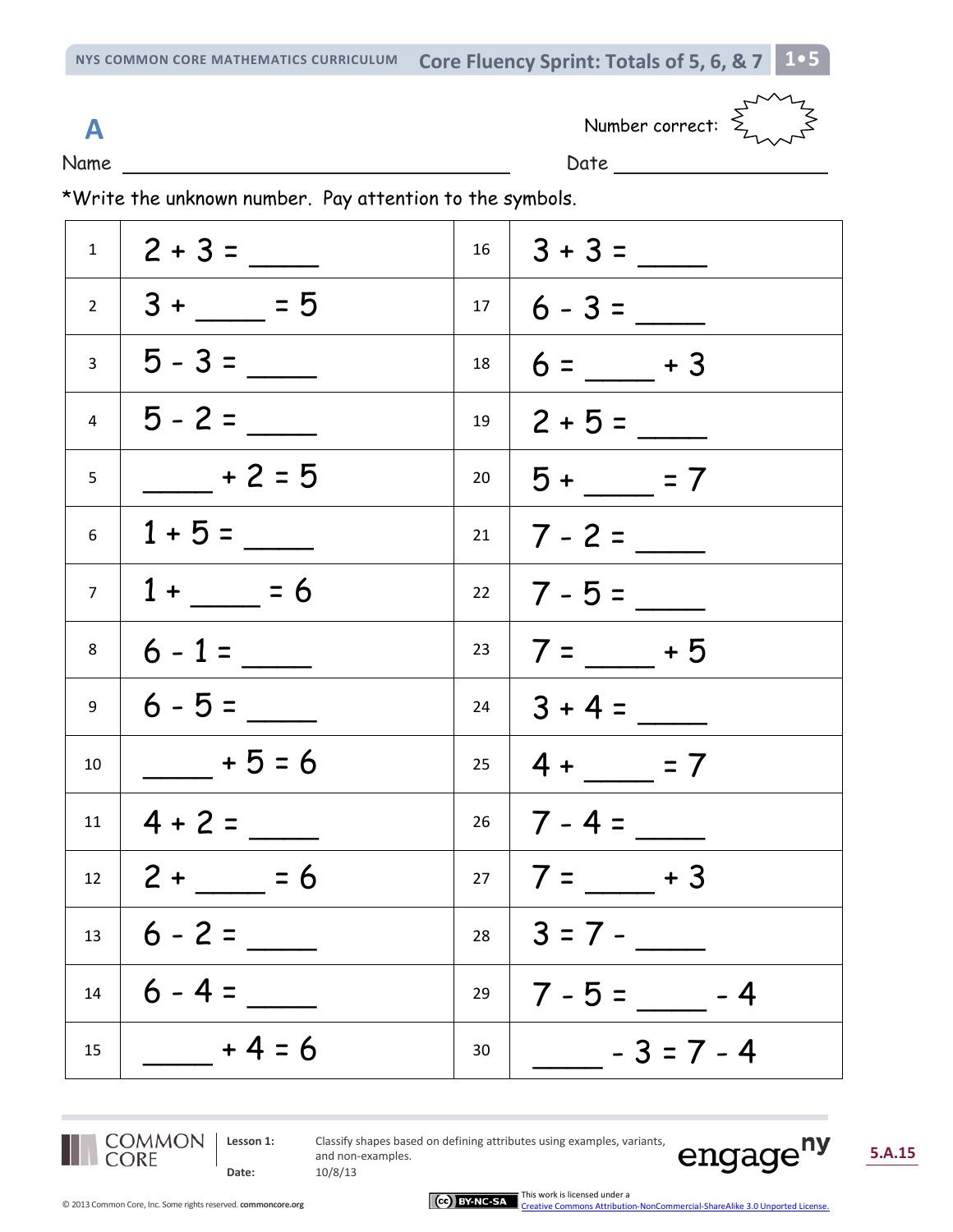**NYS COMMON CORE MATHEMATICS CURRICULUM Core Fluency Sprint: Totals of 5, 6, & 7 1**•**5**

Name Date Date Development of Date Date Date Date Date Date Development of Date Date Date Date Date D

| B | Number correct: |
|---|-----------------|
|---|-----------------|



\*Write the unknown number. Pay attention to the symbols.

|    | $1 \mid 1 + 4 =$           |      | $16 \mid 3 + 3 =$                    |
|----|----------------------------|------|--------------------------------------|
|    | $2 \mid 4 + \_\_\_\_\ = 5$ | 17   | $6 - 3 =$                            |
|    | $3   5 - 4 =$              | $18$ | $6 =$ $+3$                           |
|    | $4$   5 - 1 =              | 19   | $2 + 4 =$                            |
| 5  | $+1=5$                     |      | $20   4 + \_ = 6$                    |
|    | $6$   7 + 2 = ____         | 21   | $6 - 2 =$                            |
|    | $7   5 + \_ = 7$           |      | $22 \mid 6 - 4 =$                    |
|    |                            | 23   | $6 = +4$                             |
|    | $9 \mid 7 - 5 =$           |      | $24 \mid 3 + 4 =$                    |
| 10 | $+2=7$                     |      | $25 \mid 4 + \underline{\qquad} = 7$ |
|    | $11   1 + 5 =$             |      | $26$   7 - 4 =                       |
|    | $12 \mid 1 + 56$           |      | $27   7 = +4$                        |
| 13 | $6 - 1 =$                  | 28   | $  4 = 7 -$                          |
| 14 | $6 - 5 =$                  | 29   | $6 - 4 =$<br>- 5                     |
| 15 | $+5=6$                     | 30   | $-4=7-3$                             |



**Date:** 10/8/13

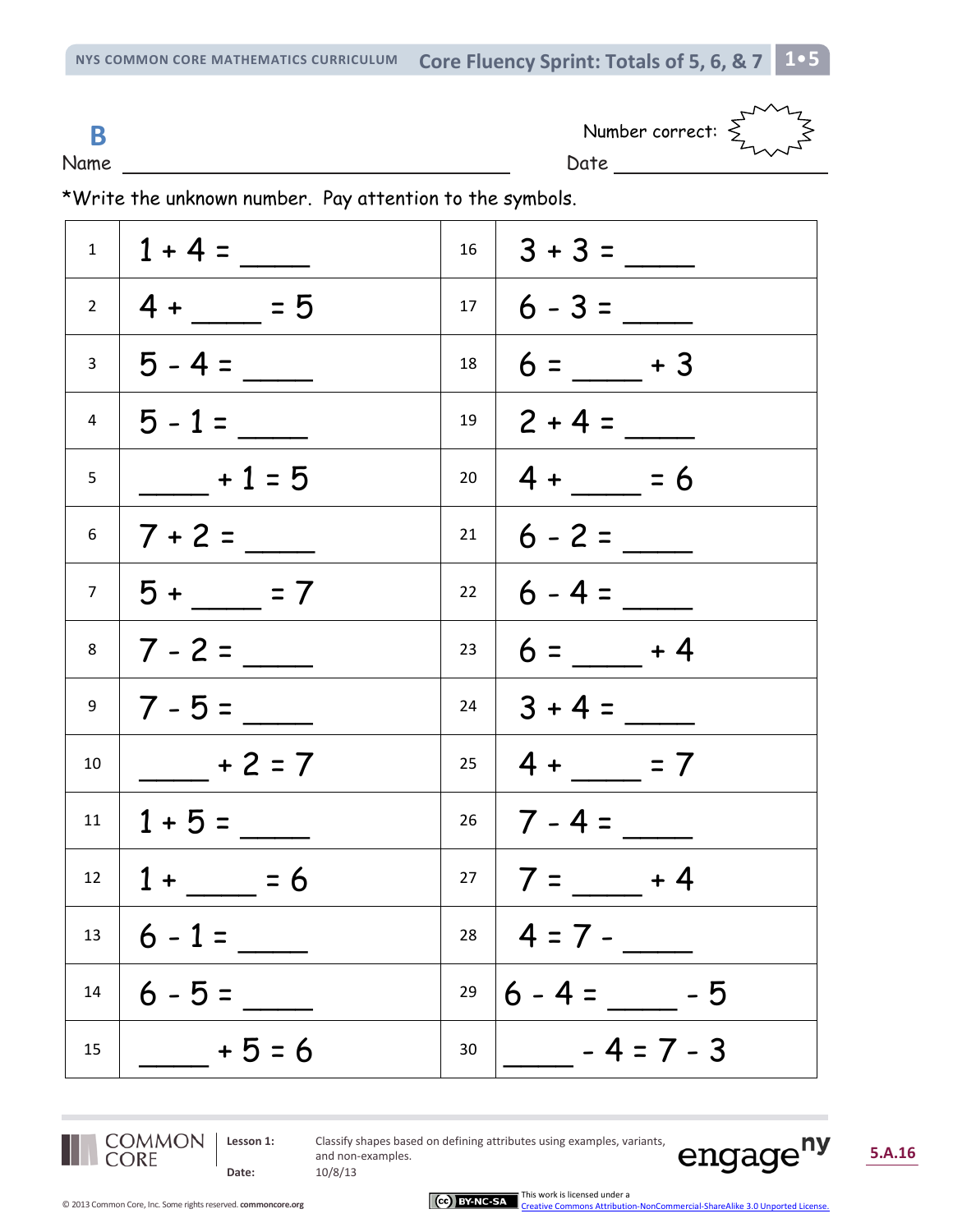**NYS COMMON CORE MATHEMATICS CURRICULUM Core Fluency Sprint: Totals of 8, 9, & 10 1**•**5**

Name Date

 $\mathbf{A}$  Number correct:  $\boldsymbol{\xi}^{\mathsf{T}}$ 



\*Write the unknown number. Pay attention to the symbols.

|                | $1 \mid 5 + 5 =$                   |                 | $16 \mid 2 + 6 =$ |
|----------------|------------------------------------|-----------------|-------------------|
|                | $2 \mid 5 + \_ = 10$               |                 | $17   8 = 6 +$    |
|                | $3 \mid 10 - 5 =$                  |                 | $18 \mid 8 - 2 =$ |
|                | $4 \mid 9 + 1 =$                   |                 | $19   2 + 7 =$    |
| 5 <sub>5</sub> | $1 + \_ = 10$                      |                 | $20   9 = 7 +$    |
|                | $6 \mid 10 - 1 =$                  |                 | $21   9 - 7 =$    |
| 7 <sup>7</sup> | $\frac{1}{10}$ - 9 = ____          | 22              | $8 =$ $-$ + 2     |
| 8              | $+9 = 10$                          | $23 \mid$       |                   |
|                | $9 \mid 1 + 8 =$                   |                 |                   |
| 10             | $8 + \underline{\hspace{1cm}} = 9$ |                 |                   |
| 11             | $ 9 - 1 =$                         |                 | $26   9 - 6 =$    |
| 12             | $9 - 8 =$                          | 27 $\vert$      | $9 =$ $- + 3$     |
| 13             | $+1=9$                             | 28              | $3 = 9 -$         |
| 14             | $4 + 4 =$                          | 29              | $9 - 5 =$ -6      |
| 15             | $8 - 4 =$                          | 30 <sub>o</sub> | $-7 = 8 - 6$      |



**Date:** 10/8/13

**Lesson 1:** Classify shapes based on defining attributes using examples, variants, and non-examples.

engage<sup>ny</sup>